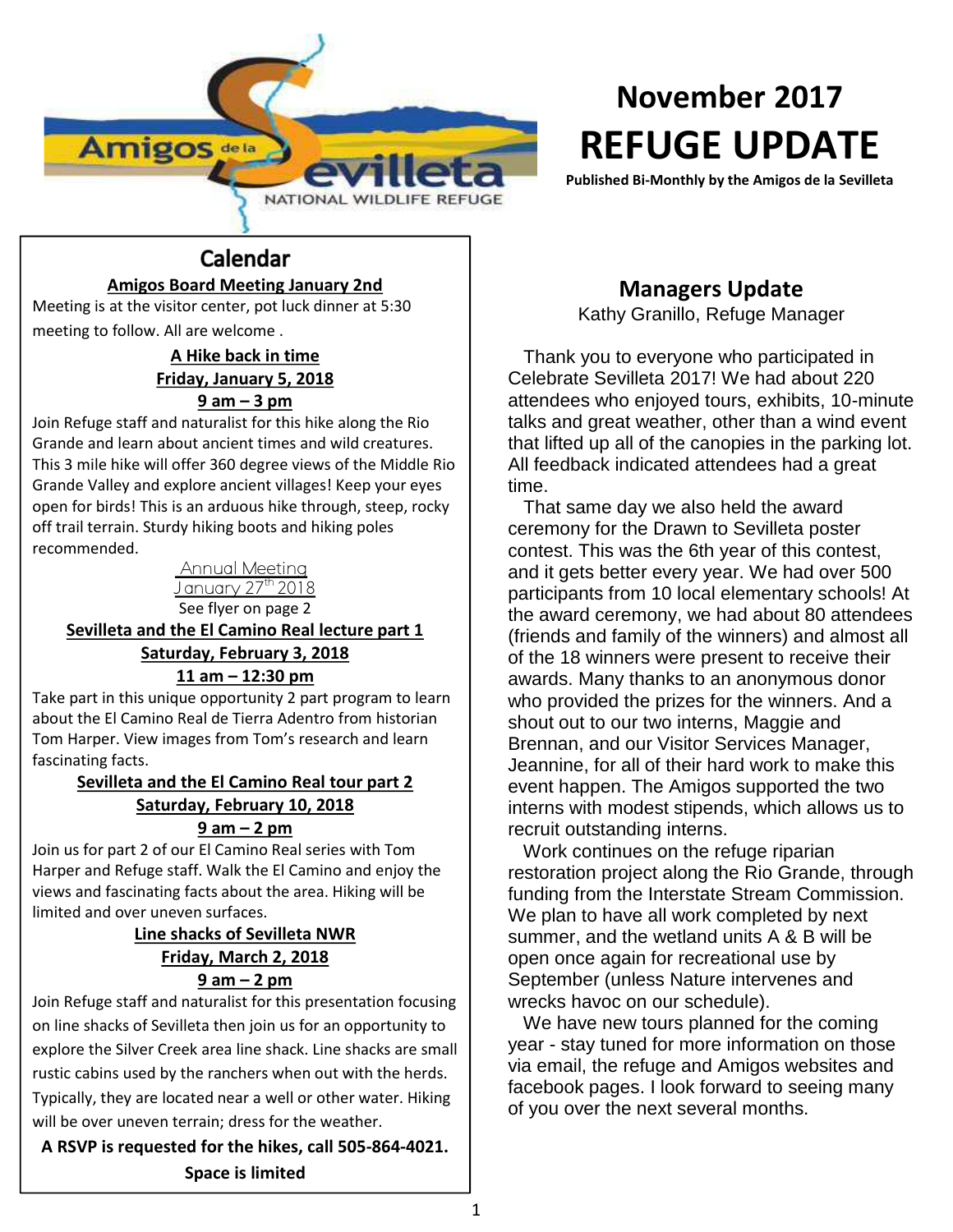



### **The Bees Of New Mexico, With Special Attention To Those Found On The Sevilleta NWR**

New Mexico is a hotspot of biodiversity for native solitary bees, with an estimated 1000 species in the state, representing about 1/4th of all the bees found in North America. Unlike the honeybee, these bees do not make honey, do not live in hives, and there are no queens and worker bees. Dr. Carril will discuss their role in pollinating the majority of New Mexico's flowering plants, and reveal how they are essential to ecosystem health. She will also share results of her field research on some of the more interesting solitary bees that occur in the Sevilleta.

*Dr. Olivia Carril is a coauthor of* The Bees in Your Backyard: A Field Guide to North America's Bees. *She is currently working on surveys of the bees of Rio Grande del Norte National Monument and Bandelier National Monument.*



**January 27, 2018, 1-4 pm Visitor Center at Sevilleta Members and non-members are welcome No cost, but please R.S.V.P. 505-864-4021 or members@amigosdelasevilleta.org**